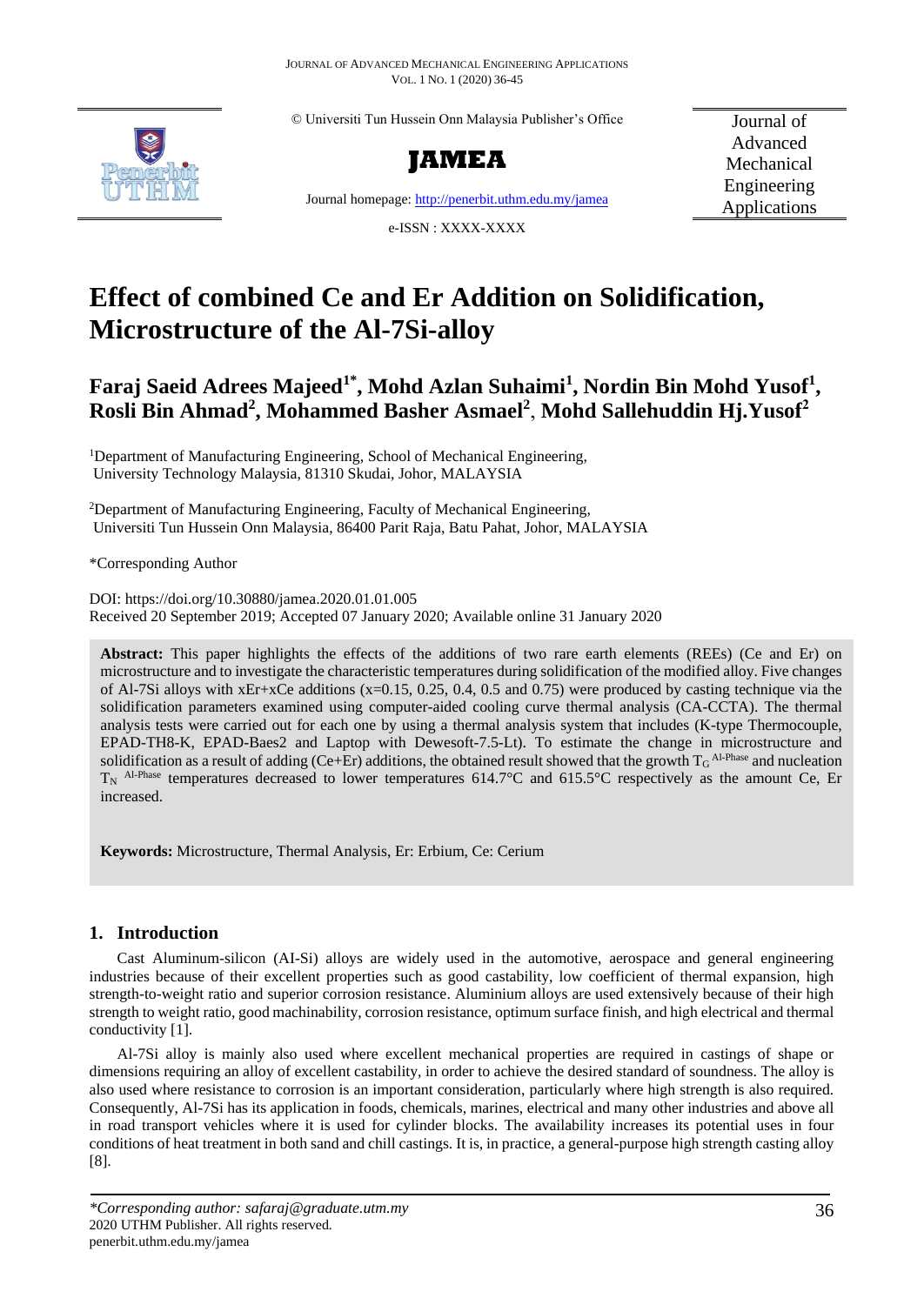There are several reasons for aluminium continued expansion into newer and broader fields of application. With the objectives of providing a lightweight and reasonably high mechanical property materials, saving cost and energy as well as reducing detrimental effects on the environment, aluminium industries are moving towards using secondary aluminium in the form of returns and scrap as a replacement for pure metals [12]. Furthermore, Al alloys are available in both cast and wrought forms, and about 20% of aluminium produced is used in the cast form mainly in the transportation sector [15]. Among commercial aluminium casting alloys, those with silicon as the primary alloying element are the most important ones mainly because of their excellent casting characteristics. The addition of Si to pure aluminium imparts high fluidity, unique feeding characteristics, low shrinkage and excellent hot cracking resistance. The high strength to weight ratio is one of their most exciting characteristics [17]. Engineering properties such as tensile strength and shear strength may be considerably different from those of the constituent materials [13].

The main contribution of this work is to investigate the influence of the interaction of Ce thoroughly, and Er concentrations on the quality of modification and refiner of Al-7Si alloy by monitoring the progress of specific metallurgical phase transformation parameters during solidification phases such as Al-Si phase. Besides, the work also investigates the effects of additions on the microstructure and the capability to react with major alloying elements such as Al, Si, and Mg forming compounds during solidification. These compounds play a significant role in the mechanical properties of these alloys. Besides that, the correlation between metallography examinations and mechanical properties with solidification characteristics is done to quantify in detail the effects of these elements on the quality of ternary Al-7Si alloy. The challenge within this research is to extend the limitations of Al-Si alloys.

## **1.1 Alloy Preparation and Addition of Elements**

The Ce and Er addition levels are 0.1, 0.3, 0.5, 0.8 1 and 1.5 wt%. The added elements were first wrapped in aluminium foil and then plunged into the melt to ensure that they dissolved properly and evenly throughout the melt and stirred with a zirconia-coated steel rod for approximately 30 seconds for better dissolution. The melt temperature was maintained at 577 °C [3] and later increased to 750-760 °C for an adequate time to allow for complete melt homogenisation [6]. Additionally, 750 $\pm$ 5 °C was the applied pouring temperature. Before casting, the alloys were stirred and skimmed of its surface to remove any trash and other impurities. The molten alloy was then poured at the temperature of 730  $\pm$  5 °C into the preheated moulds. Each material addition was allowed 10 min for homogenisation [9] before pouring. The melt was also stirred directly before sample pouring. Investment casting and the lost foam process involve an expendable mould as well as an expendable pattern [4].

#### **1.2 Thermal Analysis**

Thermal analysis was carried out by attaching a calibrated K-type thermocouple located in the middle of the preheated ceramic mould, which solidifies in slow conditions to determine the behaviour and detect the characteristic temperatures during alloy solidification. One thermocouple was used to provide additional information about solidification behaviour. This technique was developed by [2]. Backed who used it to register the beginning of nucleation and the coherency point of the dendrite structure [2]. To ensure radial heat flow during solidification, the mould was isolated at the top and bottom with Fiberfrax plates [11]. To facilitate the slow cooling rate to reveal more transformations during compression, allceramic moulds were preheated at 800 ºC for 30 minutes in a heating furnace (Carbolite). The thermal analysis results are experimentally obtained after the additions of Ce and Er to the base alloy and the effects are assessed according to the changes in the characteristic parameters from thermal analysis data and microstructure examination on the polished samples.

| Table 1 - All example of a table           |  |                 |  |  |  |
|--------------------------------------------|--|-----------------|--|--|--|
| An example of a column Column A<br>heading |  | Column B<br>(t) |  |  |  |
| And an entry                               |  |                 |  |  |  |
| And another entry                          |  |                 |  |  |  |
| And another entry                          |  |                 |  |  |  |

| Table 1 - An example of a table |  |  |  |
|---------------------------------|--|--|--|
|---------------------------------|--|--|--|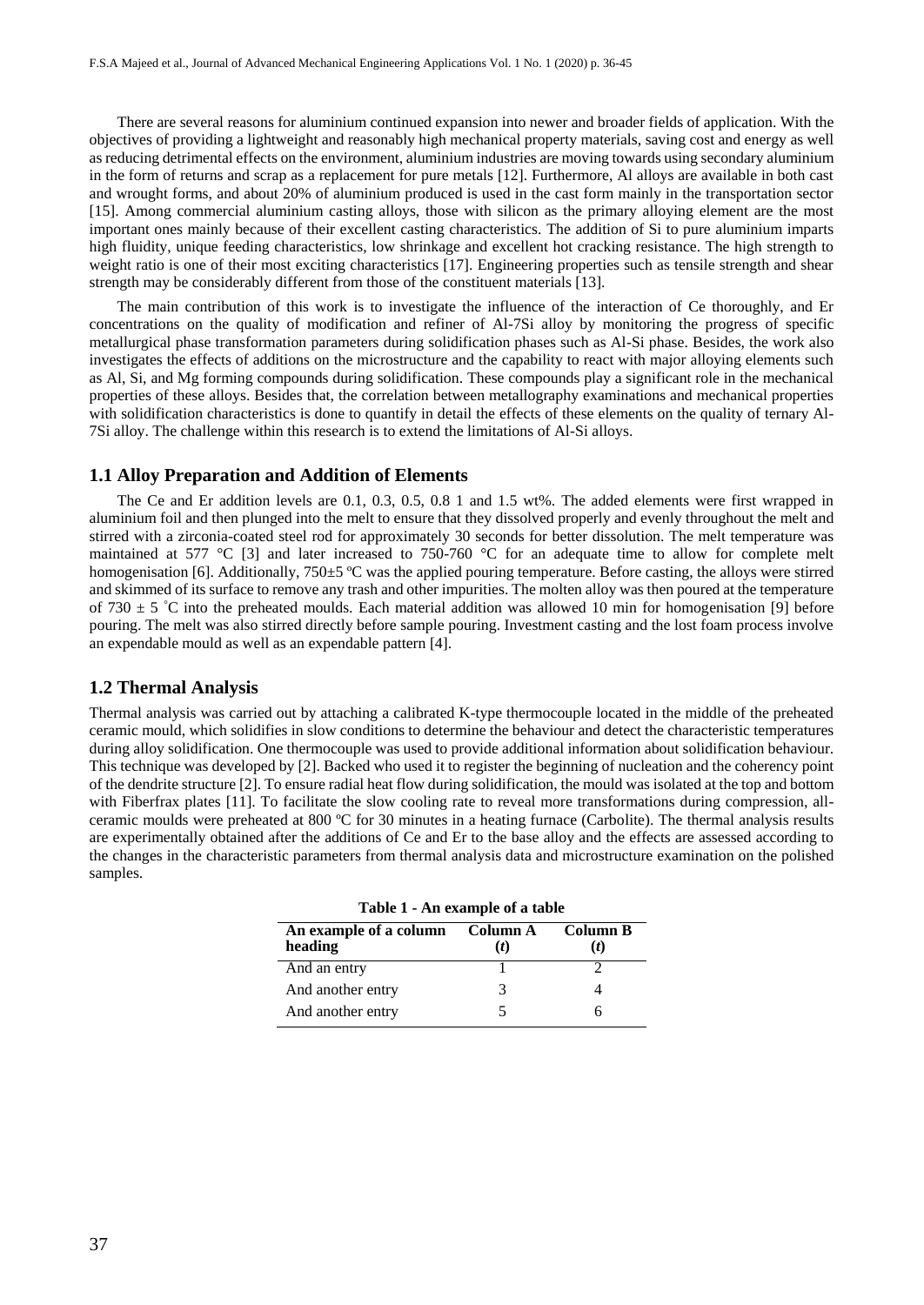#### **1.3 Results**

The cooling curves are plotted for the samples of base alloys (untreated alloys) and treated with (0.1, 0.3, 0.5, 0.8, 1.0 wt.%, and 1.5 wt.% Ce and Er according to the phase diagram of Ce, Er-Al [7] as shown in Figure 1. The primary cooling curve parameters of all the base alloys under different Ce and Er concentration as illustrated in Table 1. Figure 1shows the comparison between the cooling curves of the base alloy and treated with varying levels of Ce and Er. It can be seen that the addition of these elements has an impact on the cooling curves, especially in the hypoeutectic reaction region.



**Fig. 1 - Cooling curve of base alloy and alloys treated with additions Ce and Er treated alloys**

| <b>Variables</b> | <b>Parameters</b>            |       |                              |       |                                |       |
|------------------|------------------------------|-------|------------------------------|-------|--------------------------------|-------|
|                  | Growth                       |       | <b>Minimum</b>               |       | <b>Nucleation</b>              |       |
| $Wt.$ %          | TGAI-<br>$Si$ <sup>o</sup> C | t/s   | TMAI-<br>$Si$ <sup>o</sup> C | t/s   | TNAl-<br>$Si$ <sup>o</sup> $C$ | t/s   |
| $0$ wt.% Ce, Er  | 615.4                        | 95.2  | 615.1                        | 90.9  | 616.7                          | 87.4  |
| 0.3 wt.% Ce, Er  | 618.3                        | 118.6 | 617.7                        | 114.4 | 619.6                          | 111.2 |
| 0.5 wt.% Ce, Er  | 617.1                        | 101.0 | 616.6                        | 97.0  | 619.2                          | 92.2  |
| 0.8 wt.% Ce, Er  | 617.2                        | 101.0 | 616.7                        | 96.1  | 616.5                          | 92.3  |
| 1.0 wt.% Ce, Er  | 618.0                        | 91.4  | 617.4                        | 88.1  | 619.2                          | 83.1  |
| 1.5 wt.% Ce. Er  | 614.7                        | 162.8 | 614.3                        | 157.8 | 615.5                          | 154.7 |

**Table 1 - Cooling curve parameters of Al-phase for the base alloy with different concentrations of Ce and Er containing alloy identified during solidification by thermal analysis**

It can be seen from Figure 2 that the addition of Ce, Er decreased the hypoeutectic growth temperature  $T_G$  <sup>Al-Si</sup>. When the Ce, Er level was increased from 0.3 wt.% to 0.5 wt.%, the  $T_G^{ALSi}$  is not affected. However, when increasing the weight percent of Ce, Er was increased from 0.5 wt.% to 0.8 wt.%, the  $T_G^{ALSi}$  decreased continuously from 617.1 °C to 617.2 °C, but when 1.5 wt.% additive, a sharply drop of  $T_G$ <sup>Al-Si</sup> to 614.7 °C was observed. The decreasing of  $T_G$ <sup>Al-Si</sup> has a significant effect on the silicon morphology of Al-7Si-Mg alloys with the additives Ce, Er, and cooling as reported in [14]. As shown in Figure 2, little change of nucleation temperature  $T_N$  was observed with 0.1 wt.% Ce, Er the highest value compared with others, but it decreased 0.3 wt.% to 0.5 wt.% the  $T_N$ <sup>Al-Si</sup> decreased continuously from 619.2 °C to 616.5 °C, while the T<sub>N</sub> Nucleation was increased from 0.3 wt.% to 0.5 wt.%. T<sub>N</sub> was decreased from 0.8 wt.% to 1.5 wt.% Ce, Er a sharply drop of  $T_N$ <sup>Al-Si</sup> from 619.2 °C to 615.5 °C was observed. By 1.2 °C with 1.5 wt.% Ce, Er in comparison with base alloy measured at 616.7 °C in the base alloy. It can be seen that the addition of elements does affect not only the growth temperature but also the nucleation temperature. This is because additional atoms of the appropriate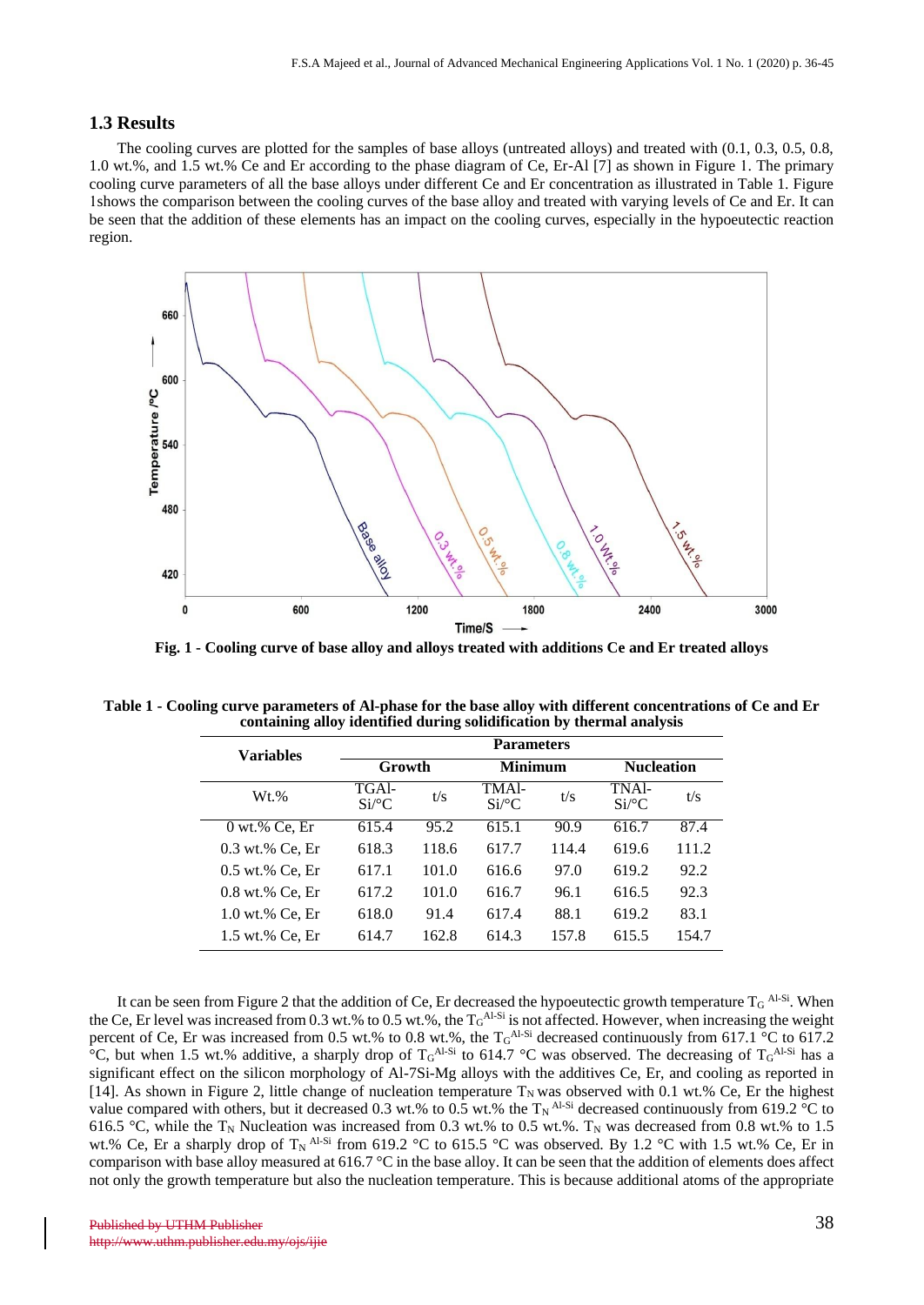size can force twin nucleation at the solid-liquid interface. In this manner, the system requires a more considerable decrease in temperature as a driving force to start the nucleation step.



**Fig. 2 - Changes of hypoeutectic growth temperature TG Al-Phase, and nucleation temperature TN Al-Phase with different concentration of Ce, Er**

The depression in hypoeutectic growth temperature was used to evaluate the level of modification of the Si hypoeutectic phase after Ce, Er additions. However, it has been suggested that other parameters, such as nucleation and re-calescence characteristics of the hypoeutectic, should also be considered [10]. By observing the growth and minimum temperature, the recoalescence temperature  $(\Delta TR = T_GA^{1-Si} - T_MA^{1-S}i)$  can be computed as plotted in Figure 3. The alloys showed the lower re-calescence temperature of 0.3 °C, before Al-Si hypoeutectic growth temperature. However, the same re-calescence temperature was achieved with the amounts of 0.1 wt.% Ce, Er 0.8 wt.% Ce, Er, and 1.5 wt.% Ce, Er with little increment.



**Fig. 3 - Effect of Ce, Er concentration on recoalescence temperature ΔTR Al-Phase and time ΔtR Al-Phase**

Besides, the re-calescence time  $\Delta T_R$ <sup>Al-Si</sup> was increased continuously with the increase of Ce amount, as shown in Figure 3. For alloys with one wt.% Ce, it has a higher eutectic arrest time, which was measured at 33.4 s as compared to 22.3 s for the base alloy. The Ce additions show little changes on the re-calescence temperature, which can be estimated to be a modifier, as compared to the composite with Sr additive, which indicates 1.5 °C.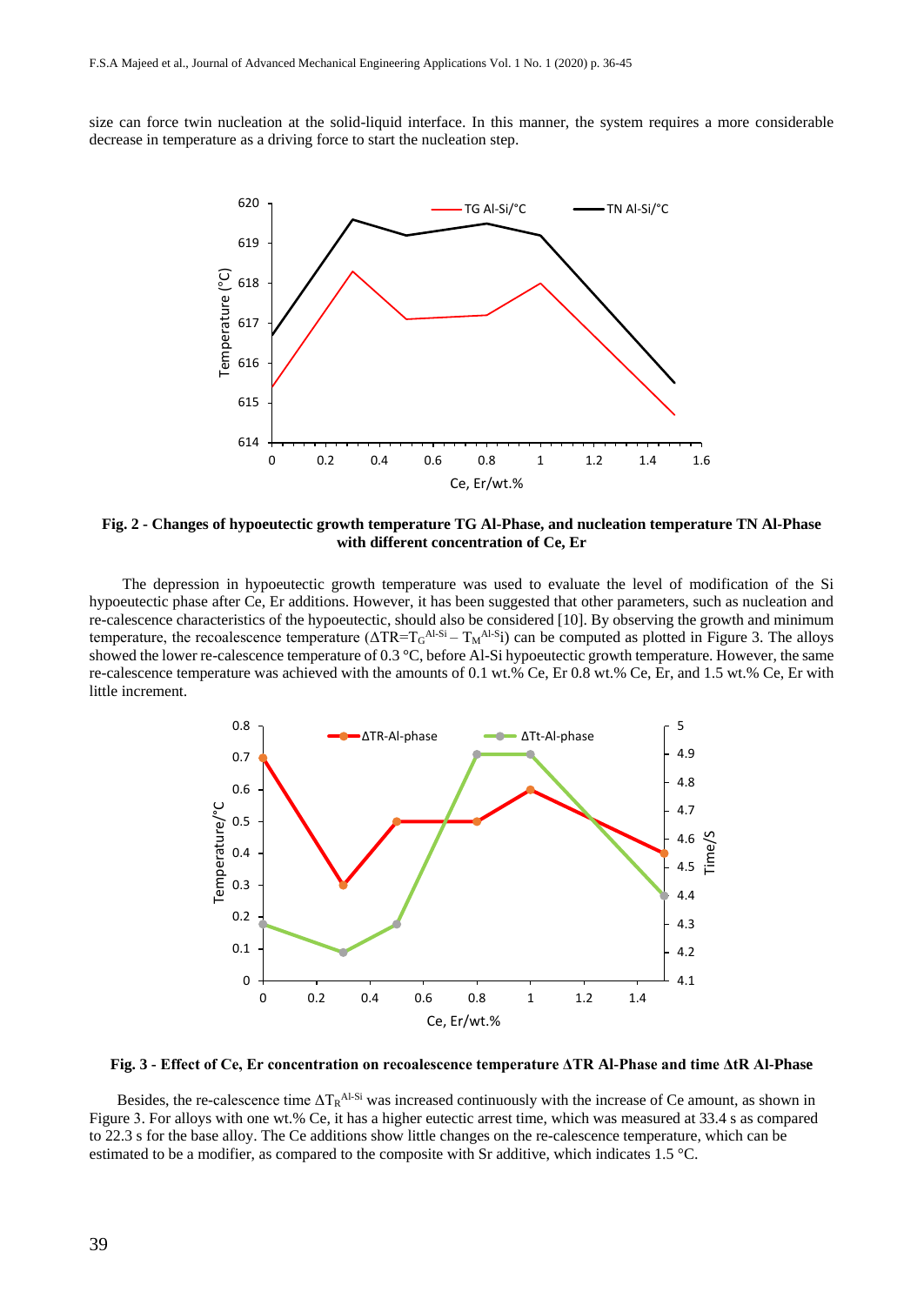# **1.4 Al-Si phase**

The characteristic parameters of the Al-Si phase have been determined by using the first and second derivatives and are reported in Table 2. The last stage of the solidification of Al-Si phase alloy is the formation of the Al- compound. As shown in Table 2, the Ce, Er additions was decreased the hypoeutectic growth from temperature  $T_G^{A!-si}$  at 0.3 wt.% and 0.5 wt%, Ce, Er from 568.7 °C to 567.1 °C. Besides, when the Ce, Er addition was decreased at 1.0 wt% and 1.5 wt% was decreased respectively from 566.9 °C to 565.2 °C the temperature growth was 568.7 °C at 0.3 wt%. The T<sub>G</sub>AL-Si increased continuously from the treated base alloy is increased with 0.3 wt.% Ce, Er additions. The temperature nucleation  $T_N^{AL-Si}$  is increased at 0.5 wt.%, 0.8 wt.%, and 1.0 wt.%, and decreased at 0.3 wt.% and 0.5 wt.% Ce, Er from 598.2 °C to 566.7 °C. It can be seen in Figure 4, hypoeutectic growth temperature  $T_G^{A1-Si}$  and (b) nucleation temperature  $T_N$ <sup>Al-Si</sup> with different concentrations of Ce, Er. In Figure 4, the effect of Ce, Er concentration on recalescence temperature  $\Delta T_R$ <sup>Al-Si</sup> and time  $\Delta T_R$ <sup>Al-Si</sup>.

| <b>Variables</b>  | <b>Parameters</b>            |       |                                           |       |                                |       |
|-------------------|------------------------------|-------|-------------------------------------------|-------|--------------------------------|-------|
|                   | Growth                       |       | <b>Minimum</b>                            |       | <b>Nucleation</b>              |       |
| $Wt.$ %           | TGAI-<br>$Si$ <sup>o</sup> C | t/s   | TMA <sub>1</sub> -<br>$Si$ <sup>o</sup> C | t/s   | TNA <sub>1</sub> -<br>$Si$ /°C | t/s   |
| $0$ wt.% Ce, Er   | 567.6                        | 423.5 | 566.3                                     | 415.9 | 567.1                          | 523.0 |
| $0.3$ wt.% Ce, Er | 568.7                        | 466.4 | 567.3                                     | 457.9 | 598.2                          | 450.6 |
| $0.5$ wt.% Ce, Er | 567.1                        | 437.8 | 565.6                                     | 424.9 | 566.7                          | 417.9 |
| $0.8$ wt.% Ce, Er | 566.7                        | 435.8 | 565.6                                     | 426.2 | 567.1                          | 415.9 |
| 1.0 wt.% Ce, Er   | 566.9                        | 431.0 | 565.8                                     | 417.8 | 568.5                          | 399.4 |
| 1.5 wt.% Ce, Er   | 565.2                        | 528.7 | 564.3                                     | 420.4 | 567.0                          | 492.0 |

**Table 2 - Cooling curve parameters of Al-Si phase for the base alloy with different concentrations of Ce identified during solidification by thermal analysis**



**Fig.** 4 **- Effect of Ce, Er concentration on recalescence temperature ΔTR Al-Si and time ΔtR Al-Si**

# **1.5 Mg-Si phase**

The last stage in the solidification of Al-Si-Mg alloy is the formation of Al-Si-Mg compound. The characteristic parameters of Al-Mg phase are determined by using the first and second derivatives and are addressed in Table 3. The effect of Ce, Er addition on nucleation and growth temperature of the  $T_N^{A-Mg}$  is plotted in Figure 8 and shows that  $T_N^{A!A}$  $^{Mg}$  increased linearly by concentrations 0.5 wt.% Ce and 0.8 wt.% Ce, Er, which was measured at temperature 554 °C, 554.2 °C and 555.5 °C at 1.0 wt.% Ce, Er respectively and compared with that of base alloy 554.5 °C. The characteristic parameters of Al-Mg phase are determined by using the first and second derivatives and are presented in Table 3.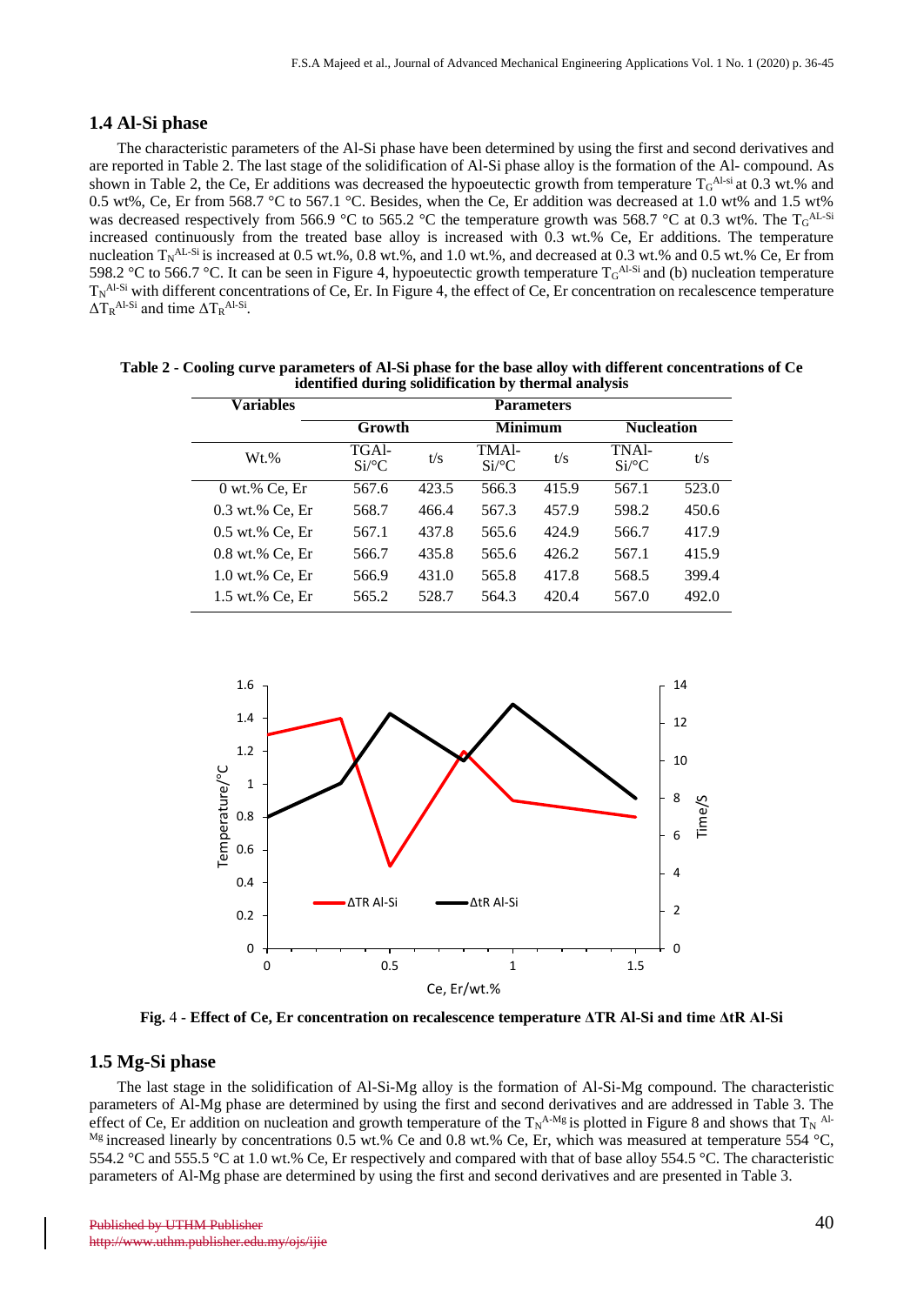| <b>Variables</b>  | <b>Parameters</b>             |       |                    |       |                               |       |
|-------------------|-------------------------------|-------|--------------------|-------|-------------------------------|-------|
|                   | Growth                        |       | <b>Minimum</b>     |       | <b>Nucleation</b>             |       |
| $Wt.$ %           | TG Al-<br>$Si$ <sup>o</sup> C | t/s   | TS Al-<br>$Si$ /°C | t/s   | TN Al-<br>$Si$ <sup>o</sup> C | t/s   |
| $0$ wt.% Ce, Er   | 549.7                         | 660.1 | 539.8              | 684.0 | 554.6                         | 636.0 |
| $0.3$ wt.% Ce, Er | 550.0                         | 706.6 | 538.7              | 742.5 | 555.2                         | 684.5 |
| $0.5$ wt.% Ce, Er | 549.6                         | 664.5 | 537.0              | 701.4 | 554.0                         | 646.3 |
| $0.8$ wt.% Ce, Er | 549.4                         | 665.3 | 538.5              | 698.4 | 554.2                         | 645.5 |
| 1.0 wt.% Ce, Er   | 554.4                         | 626.3 | 537.3              | 675.0 | 555.4                         | 623.0 |
| 1.5 wt.% Ce, Er   | 548.9                         | 765.3 | 539.1              | 820.3 | 552.9                         | 746.9 |

**Table 3 - Cooling curve parameters of Al-Mg phase for the base alloy with different concentrations of Ce, Er identified during solidification by thermal analysis**

As can be seen in Table 3, Ce, Er has a significant effect on  $T_G^{Al-Mg}$  characteristic, whereby  $T_G^{Al-Mg}$  increased with increasing of Ce, Er amount. As shown in Figure 5, the Ce additives were affected in the last phase of the solidification. In a similar trend, Figure 5 shows the temperature at the end of the solidification stage and it shows that the increase in the level of Ce also increased the end of the solidification stage of alloys.



**Fig. 5 - Variation of TGAl-Mg, TNAl-Mg for base alloy and different concentrations of Ce, Er addition and end of solidification temperature TSMg-Si of base alloy and different Ce levels in the alloy**

Based on the results of Al-Si and Al-Mg phases that are observed in Tables and, the solidification range for the formation of Al-Si phase can be determined by  $\overrightarrow{(}\Delta T^{Al~Si} = TN^{Al~Si} - TN^{Al~Mg})$  as plotted in Figure. There are no significant changes observed with the increase of Ce, Er levels from 0.1 wt.% to 0.3 wt.% on the formation of Al-Si hypoeutectic. A decreasing trend can be observed when Ce, Er was increased from 0.5 wt.% to 1.0 wt.%. Thus, the effect of Ce, Er additives can be found during each hypoeutectic phase formation on Al-Si and Al-Mg; that is when the Ce, Er amount is increased from 0.5 wt.% to 1.0 wt.%. When the effects of element addition are investigated in terms of the depression of hypoeutectic growth temperature and that shows significant differences between the results of Ce and Er as observed. The addition of Ce, Er modifier produced more changes in the hypoeutectic growth depression ΔTG and re-calescence, as compared to those noted when Ce, Er composition are added.

#### **1.6 Microstructure analysis**

For microstructural examination purposes, samples were prepared from the thermal analysis casting and examined using various metallographic techniques such as optical microscopy, porosity measurement, and phase identification. However, the microstructure developed during the solidification is dependent not only on the nucleation potential and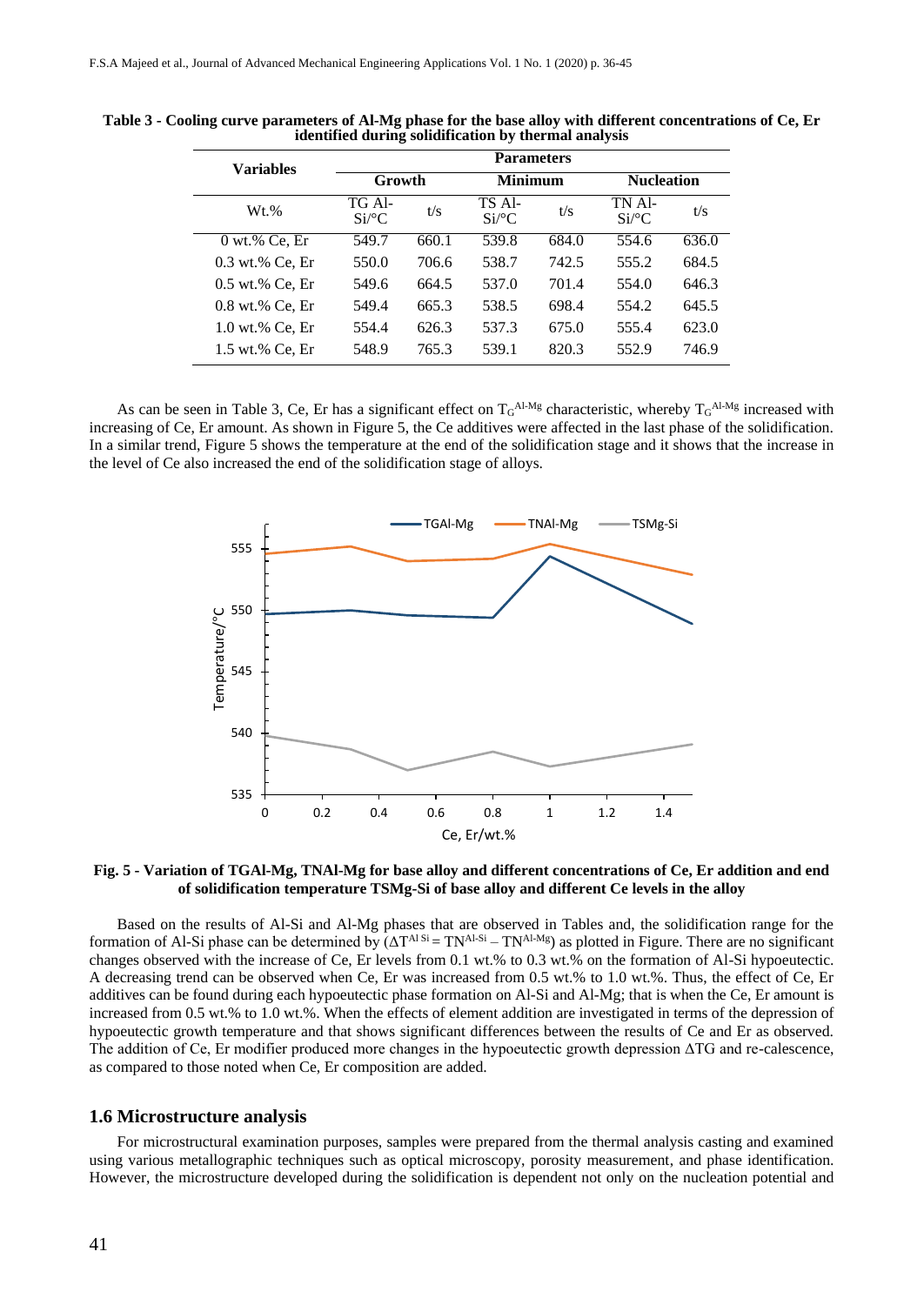modification potential of the melt but also on the thermal gradient imposed during solidification. Thus, the characteristic cooling curve parameters are correlated with the proper state of nucleation and modification in the melt required to produce the desired microstructure in a specific casting section size [16]. The microstructures of Al-7Si-0.3Mg alloy with 0 wt.%, 0.3 wt.%, 0.5 wt.%, 0.8 wt.%, 1.0 wt.% and 1.5 wt.% Ce, Er contents, respectively. It is seen that the microstructure consists of a large number of platelets, as shown in Figure 6.

Moreover, the coarse acicular and plate-like hypoeutectic Si structure transformed into a branched structure with a decrease in silica size at 0.3 wt.% Ce, Er. Alloy containing 0.8 wt.% Ce shows a very irregular, longitudinal sharp-edged structures and then transform to a more practical, smaller refiner silica with high level; 1.0 wt.% Ce. Image analyses of base alloys with different concentrations of Ce addition, as shown in figure 7**.**



**Fig. 6 - Optical microstructure image of (a) Base alloy; (b) 0.3 wt.% Ce, Er; (c) 0.5 wt.% Ce, Er (d); 0.8 wt.% Ce, Er; (e) 1.0 wt.% Ce, Er; (f) 1.5 wt.% Ce, Er**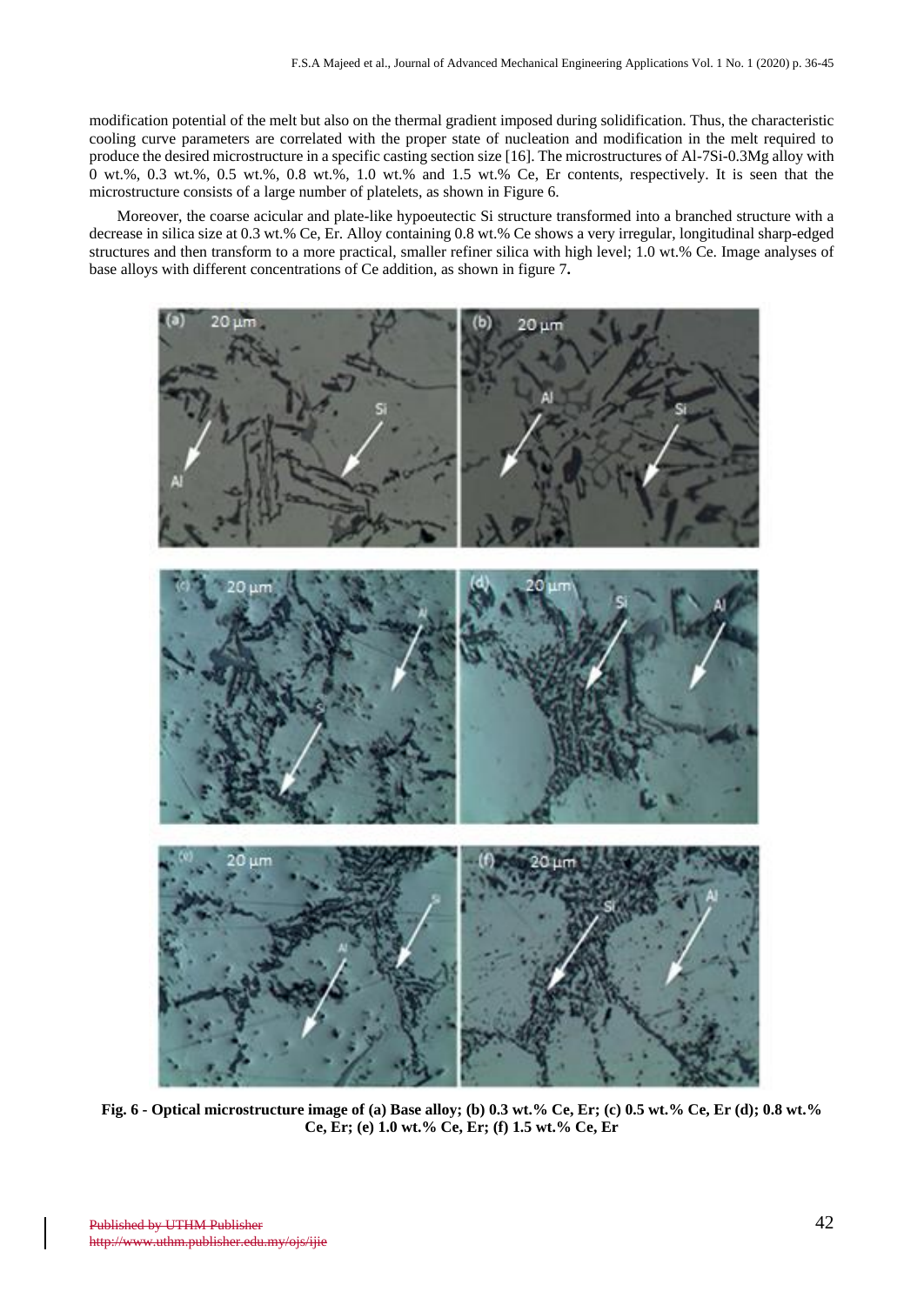

**Fig. 7 - Image analyses of base alloys with different concentrations of Ce addition**

SEM/EDS micro-analysis on the scanning electron microscope the effect of the Ce, Er addition on the SDAS is plotted in Figure 8, which was used to identify the chemical intermetallic composition of the phases present in the alloy. It is well known that the Ce, Er have limited solid solubility in aluminium under equilibrium condition, and Ce, Er are energetic, active elements, which can efficiently react with Al or Si atom [5]. The microstructure of all the standard microstructure elements characteristics for this type of the alloy was found, i.e., primary crystals of  $\alpha$  Al, eutectics ( $\alpha$  Al +<sub>β</sub>Si) and (αAl+Mg2Si), Al-Fe-Si and Al-Mg phase. Table 4 presents the chemical compositions of Ce; Er formed intermetallic compound as a combination of Al, Ce, Er and Si which solidified in rounded polyhedral shape. Also, Table 4 shows the Ce; Er had the second position in chemical empirical which means the compounds are abundant in Ce and Er. Furthermore, the Ce, Er elements have a high tendency to forming a mixture, and this is because there is a big difference in atomic radius, where for Ce is 5.27 and Er 3.42 at Al 39.72 and 19.13 respectively. For this reason, Ce in these alloys formed intermetallic compounds [18].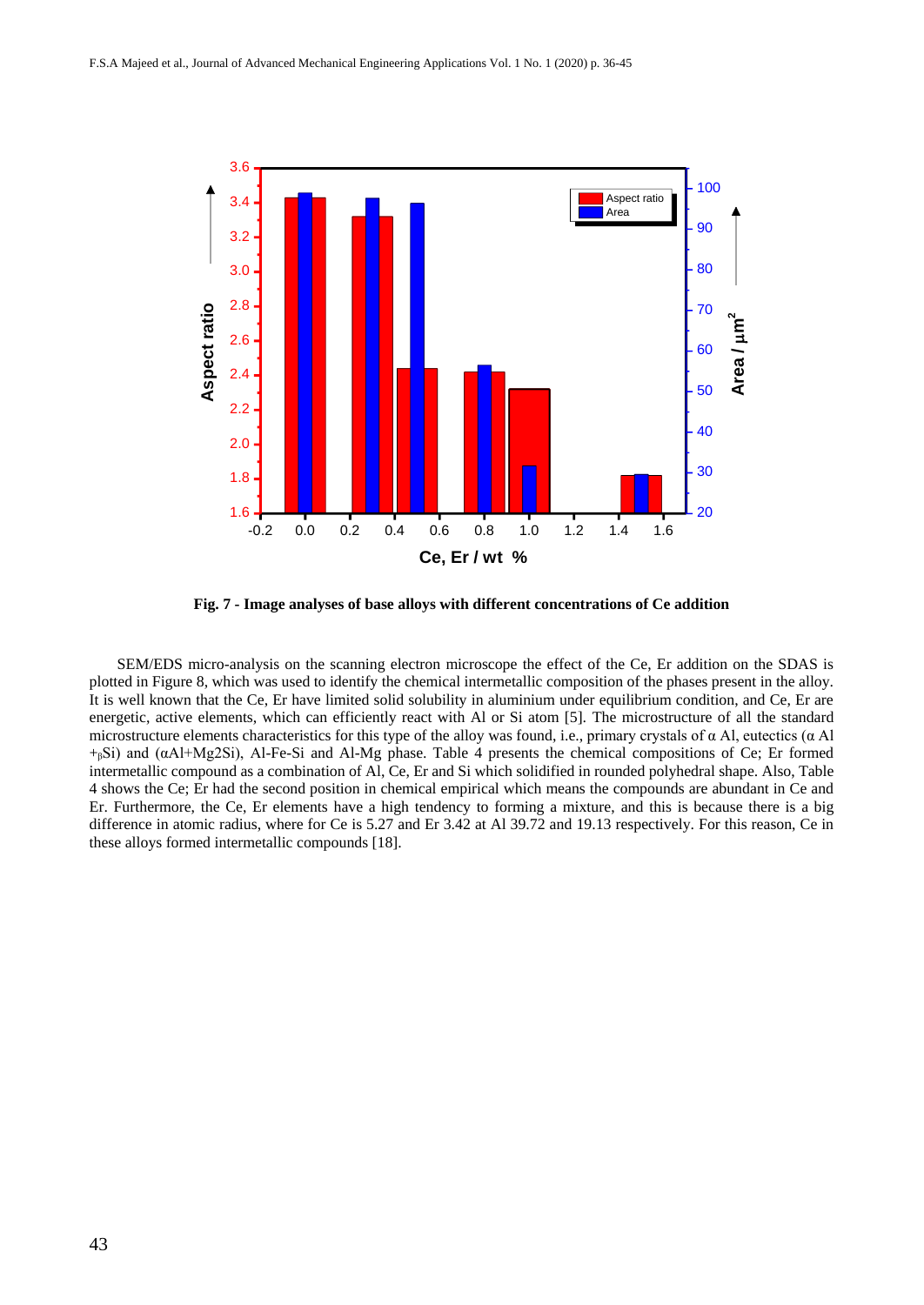

**Fig. 8 - SEM/EDS micrograph of the specimen without and with 1.5 wt.% Ce, Er (a) Al-Si-Fe-Er; (b) Al-Si-Ce-Er; (c) Al-Si-Ce-Er; (d) Al-Si**

| <b>Intermetallic</b> |       | Chemical structure, wt.% |      |       |       |  |  |
|----------------------|-------|--------------------------|------|-------|-------|--|--|
| phases               | AL    | Si                       | Fe   | Ce    | Er    |  |  |
| Al-Si-Fe-Er          | 74.78 | 11.54                    | 9.83 |       | 3.35  |  |  |
| $AI-Si-Ce-Er$        | 39.72 | 37.57                    |      | 15.97 | 6.74  |  |  |
| Al-Si-Ce-Er          | 19.13 | 40.0                     |      | 10.70 | 10.16 |  |  |
| Al-Si                | 1.57  | 98.43                    |      |       |       |  |  |

**Table 4 - Chemical composition of Ce, Er- intermetallic phases**

The Ce, Er compound combined with Al and Si was found to be as long interfacing with Al-Si hypoeutectic, where Ce, Er compounds are found along with the interface of hypoeutectic Si-Al or at the edge of the primary Si crystals. In addition, it is well known that Ce and Er are types of surface-active agents. The result of SEM/EDS shows that the reaction of additions Ce, Er formed compounds with alloy elements such as Al, Si, Mg and forming compounds such as Al-Si-Fe-Er, Al-Si-Ce-Er, Al-Si-Ce-Er, and Al-Si, which shows the variation in chemical composition. The benefit of cooling curve thermal analysis is to determine the particular points of metallurgical reactions during solidification. The results of the cooling curve and microstructure can clearly show the effect of Ce, Er additive on Al-7Si-0.3Mg casting alloy. The decrease in growth and nucleation temperature was continuous with the increase of Ce, Er amount, which led to the reduction of the refiner of the silica structure.

#### **1.7 Conclusions**

Based on the results obtained in this research, the characteristic parameters of the Al-Si phase have been determined. The cooling curves thermal analysis results show that the growth TG  $A<sup>L-Si</sup>$  and nucleation  $T<sub>N</sub><sup>A<sup>L-Si</sup></sup>$  temperatures increased temperatures 566.9 °C and 568.5 °C, respectively as the amount Ce, Er increased to 1.0 wt.%. The last stage of solidification of Al-Si-Mg alloy is the formation of Al-Si-Mg Compound. The results show that the growth  $T_G^{A1 \cdot Mg}$  and